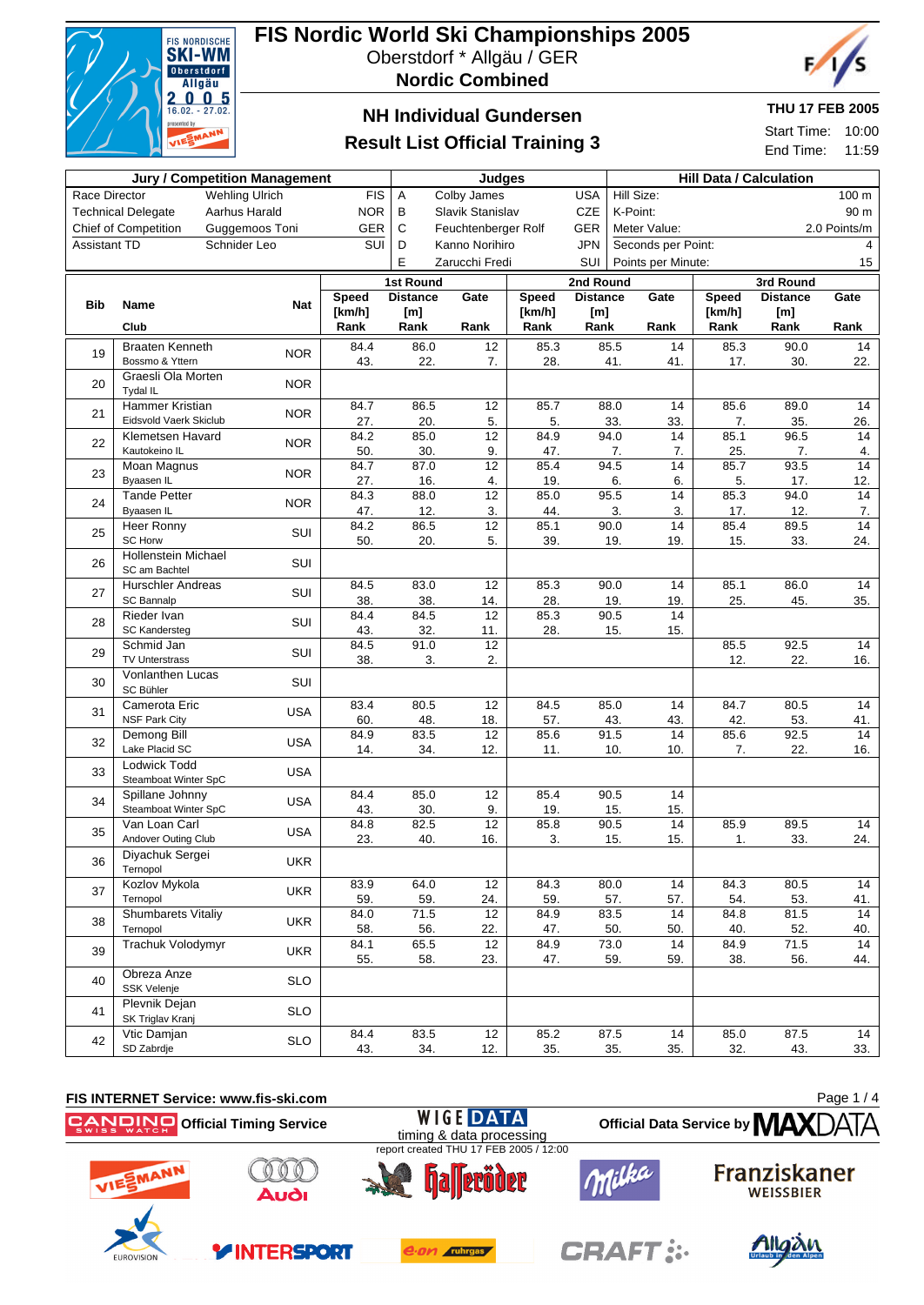

# **FIS Nordic World Ski Championships 2005**

Oberstdorf \* Allgäu / GER



### **NH Individual Gundersen**

## **Result List Official Training 3**

### **THU 17 FEB 2005**

F,

Start Time: 10:00 End Time: 11:59

|            |                          |            |        | 1st Round       |                 |              | 2nd Round       |      | 3rd Round    |                 |      |  |
|------------|--------------------------|------------|--------|-----------------|-----------------|--------------|-----------------|------|--------------|-----------------|------|--|
|            |                          |            | Speed  | <b>Distance</b> | Gate            | <b>Speed</b> | <b>Distance</b> | Gate | <b>Speed</b> | <b>Distance</b> | Gate |  |
| <b>Bib</b> | Name                     | <b>Nat</b> | [km/h] | [m]             |                 | [km/h]       | [m]             |      | [km/h]       | [m]             |      |  |
|            | Club                     |            | Rank   | Rank            | Rank            | Rank         | Rank            | Rank | Rank         | Rank            | Rank |  |
|            | Pikkor Tambet            |            | 84.3   | 78.5            | 12              | 84.9         | 81.0            | 14   | 84.5         | 76.0            | 14   |  |
| 43         | Nomme Ski Club           | <b>EST</b> | 47.    | 53.             | 21.             | 47.          | 54.             | 54.  | 50.          | 55.             | 43.  |  |
|            | Psenko Michal            |            | 84.6   | 83.0            | 12              | 85.4         | 88.5            | 14   | 85.3         | 88.5            | 14   |  |
| 44         | <b>SKP Strbske Pleso</b> | SVK        | 31.    | 38.             | 14.             | 19.          | 30.             | 30.  | 17.          | 38.             | 29.  |  |
|            | Kaitainen Jouni          |            | 84.5   | 80.5            | 12              | 85.5         | 90.0            | 14   | 85.3         | 86.0            | 14   |  |
| 45         | Lahden Hiihtoseura       | <b>FIN</b> | 38.    | 48.             | 18.             | 15.          | 19.             | 19.  | 17.          | 45.             | 35.  |  |
|            | Koivuranta Anssi         |            | 84.6   | 92.5            | 12              | 85.7         | 98.0            | 14   | 85.7         | 97.0            | 14   |  |
| 46         | Kuusamon Erae-Veikot     | <b>FIN</b> | 31.    | 2.              | 1.              | 5.           | 1.              | 1.   | 5.           | 4.              | 2.   |  |
|            | Kuisma Antti             | <b>FIN</b> | 84.8   | 80.5            | 12              | 86.0         | 89.5            | 14   | 85.9         | 89.0            | 14   |  |
| 47         | Liekasan Hiihtoseura     |            | 23.    | 48.             | 18.             | 2.           | 25.             | 25.  | 1.           | 35.             | 26.  |  |
|            | Manninen Hannu           |            | 84.9   | 82.5            | 12              | 85.8         | 91.5            | 14   | 85.8         | 93.0            | 14   |  |
| 48         | Ounasvaaran Hiihtoseura  | <b>FIN</b> | 14.    | 40.             | 16.             | 3.           | 10.             | 10.  | 3.           | 20.             | 14.  |  |
| 49         | Tallus Jaakko            | <b>FIN</b> | 84.2   | 86.0            | 12              | 84.9         | 90.0            | 14   | 85.0         | 94.0            | 14   |  |
|            | Liekasan Hiihtoseura     |            | 50.    | 22.             | 7.              | 47.          | 19.             | 19.  | 32.          | 12.             | 7.   |  |
| 50         | Aoki Junpei              | <b>JPN</b> | 84.1   | 91.0            | $\overline{13}$ | 84.9         | 95.0            | 14   | 84.6         | 93.0            | 14   |  |
|            | Nihon Taiku Unv.         |            | 55.    | 3.              | 2.              | 47.          | 4.              | 4.   | 49.          | 20.             | 14.  |  |
| 51         | Hatakeyama Yosuke        | <b>JPN</b> | 84.6   | 86.0            | $\overline{13}$ | 85.1         | 89.5            | 14   | 85.1         | 94.0            | 14   |  |
|            | Akita Xerox              |            | 31.    | 22.             | 16.             | 39.          | 25.             | 25.  | 25.          | 12.             | 7.   |  |
| 52         | Kitamura Takashi         | <b>JPN</b> | 84.2   | 85.5            | 13              | 85.0         | 89.5            | 14   | 84.7         | 91.5            | 14   |  |
|            | <b>Tokyo Biso</b>        |            | 50.    | 27.             | 19.             | 44.          | 25.             | 25.  | 42.          | 27.             | 20.  |  |
| 53         | Masaki Makoto            | <b>JPN</b> | 85.0   | 80.0            | 13              | 85.4         | 82.5            | 14   | 85.4         | 83.0            | 14   |  |
|            | Eins Ski Team            |            | 10.    | 51.             | 31.             | 19.          | 52.             | 52.  | 15.          | 50.             | 38.  |  |
| 54         | Takahashi Daito          | <b>JPN</b> | 84.5   | 93.0            | 13              | 84.7         | 96.0            | 14   | 84.7         | 96.0            | 14   |  |
|            | Team Tsuchiya Home       |            | 38.    | 1.              | 1.              | 56.          | 2.              | 2.   | 42.          | 11.             | 6.   |  |
| 55         | Skakun Ilja              | <b>BLR</b> | 85.0   | 76.5            | 13              | 85.4         | 80.5            | 14   | 85.2         | 84.0            | 14   |  |
|            |                          |            | 10.    | 55.             | 34.             | 19.          | 55.             | 55.  | 24.          | 48.             | 37.  |  |
| 56         | Sobolev Ivan             | <b>BLR</b> | 84.6   | 83.5            | 13              | 85.1         | 87.5            | 14   | 85.1         | 88.5            | 14   |  |
|            | RSVSM Raubitschi         |            | 31.    | 34.             | 23.             | 39.          | 35.             | 35.  | 25.          | 38.             | 29.  |  |
| 57         | Diatschuk Sergej         | <b>RUS</b> | 84.9   | 89.0            | 13              | 85.2         | 90.0            | 14   | 85.3         | 90.5            | 14   |  |
|            | Nishnj Tagli             |            | 14.    | 8.              | 6.              | 35.          | 19.             | 19.  | 17.          | 29.             | 21.  |  |
| 58         | Fesenko Iwan             | <b>RUS</b> | 84.1   | 81.5            | 13              | 84.4         | 84.0            | 14   | 84.5         | 88.5            | 14   |  |
|            | Moskau                   |            | 55.    | 45.             | 28.             | 58.          | 48.             | 48.  | 50.          | 38.             | 29.  |  |
| 59         | Maslennikov Sergej       | <b>RUS</b> | 84.6   | 89.0            | $\overline{13}$ | 85.1         | 93.5            | 14   | 85.5         | 96.5            | 14   |  |
|            | <b>WVSM Ufa</b>          |            | 31.    | 8.              | 6.              | 39.          | 8.              | 8.   | 12.          | 7.              | 4.   |  |
| 60         | Matveev Dmitri           | <b>RUS</b> | 84.9   | 86.0            | 13              | 85.4         | 86.0            | 14   | 85.6         | 89.0            | 14   |  |
|            | Leningrad.Obl.           |            | 14.    | 22.             | 16.             | 19.          | 40.             | 40.  | 7.           | 35.             | 26.  |  |
| 61         | Tzvetkov Alexei          | <b>RUS</b> | 84.5   | 82.5            | 13              | 84.8         | 80.5            | 14   | 85.1         | 82.5            | 14   |  |
|            | Dinamo Ekaterinburg      |            | 38.    | 40.             | 25.             | 55.          | 55.             | 55.  | 25.          | 51.             | 39.  |  |
| 62         | Voronin Konstantin       | <b>RUS</b> | 84.3   | 84.0            | 13              | 85.0         | 90.5            | 14   | 85.1         | 94.0            | 14   |  |
|            | Moskau                   |            | 47.    | 33.             | 22.             | 44.          | 15.             | 15.  | 25.          | 12.             | 7.   |  |
| 63         | <b>Chlum Patrik</b>      | CZE        |        |                 |                 |              |                 |      |              |                 |      |  |
|            | ASS Dukla Liberec        |            |        |                 |                 |              |                 |      |              |                 |      |  |
| 64         | Churavy Pavel            | CZE        | 85.1   | 87.0            | 13              | 85.7         | 89.5            | 14   | 85.6         | 90.0            | 14   |  |
|            | <b>ASS Dukla Liberec</b> |            | 7.     | 16.             | 13.             | 5.           | 25.             | 25.  | 7.           | 30.             | 22.  |  |
| 65         | Rygl Ladislav            | <b>CZE</b> | 84.9   | 89.0            | 13              | 85.4         | 90.0            | 14   |              |                 |      |  |
|            | ASS Dukla Liberec        |            | 14.    | 8.              | 6.              | 19.          | 19.             | 19.  |              |                 |      |  |
| 66         | Slavik Tomas             | CZE        | 84.6   | 81.5            | 13              | 85.4         | 85.0            | 14   | 85.0         | 87.0            | 14   |  |
|            | ASS Dukla Liberec        |            | 31.    | 45.             | 28.             | 19.          | 43.             | 43.  | 32.          | 44.             | 34.  |  |
| 67         | <b>Vodsedalek Ales</b>   | <b>CZE</b> | 84.6   | 82.0            | 13              | 85.2         | 82.0            | 14   | 85.0         | 88.5            | 14   |  |
|            | ASS Dukla Liberec        |            | 31.    | 44.             | 27.             | 35.          | 53.             | 53.  | 32.          | 38.             | 29.  |  |
| 68         | Arnould Kevin            | <b>FRA</b> | 85.2   | 87.0            | 13              | 85.5         | 87.0            | 14   | 85.5         | 92.0            | 14   |  |
|            | SC St. Gervais Douanes   |            | 5.     | 16.             | 13.             | 15.          | 38.             | 38.  | 12.          | 25.             | 19.  |  |
| 69         | <b>Bal Nicolas</b>       | <b>FRA</b> | 85.0   | 87.0            | 13              | 85.7         | 89.0            | 14   | 85.8         | 93.5            | 14   |  |
|            | Douanes Autrans          |            | 10.    | 16.             | 13.             | 5.           | 29.             | 29.  | 3.           | 17.             | 12.  |  |
| 70         | Lamy Chapuis Jason       | <b>FRA</b> | 84.2   | 86.0            | 13              | 85.1         | 91.5            | 14   | 84.7         | 94.0            | 14   |  |
|            | SC Bois D'Amont          |            | 50.    | 22.             | 16.             | 39.          | 10.             | 10.  | 42.          | 12.             | 7.   |  |

#### **FIS INTERNET Service: www.fis-ski.com WIGE DATA**

Page 2 / 4



**EUROVISIOI** 

**OFFICIAL Official Timing Service** 



**YINTERSPORT** 



e.on ruhrgas



**CRAFT:** 



**Official Data Service by MAX** 

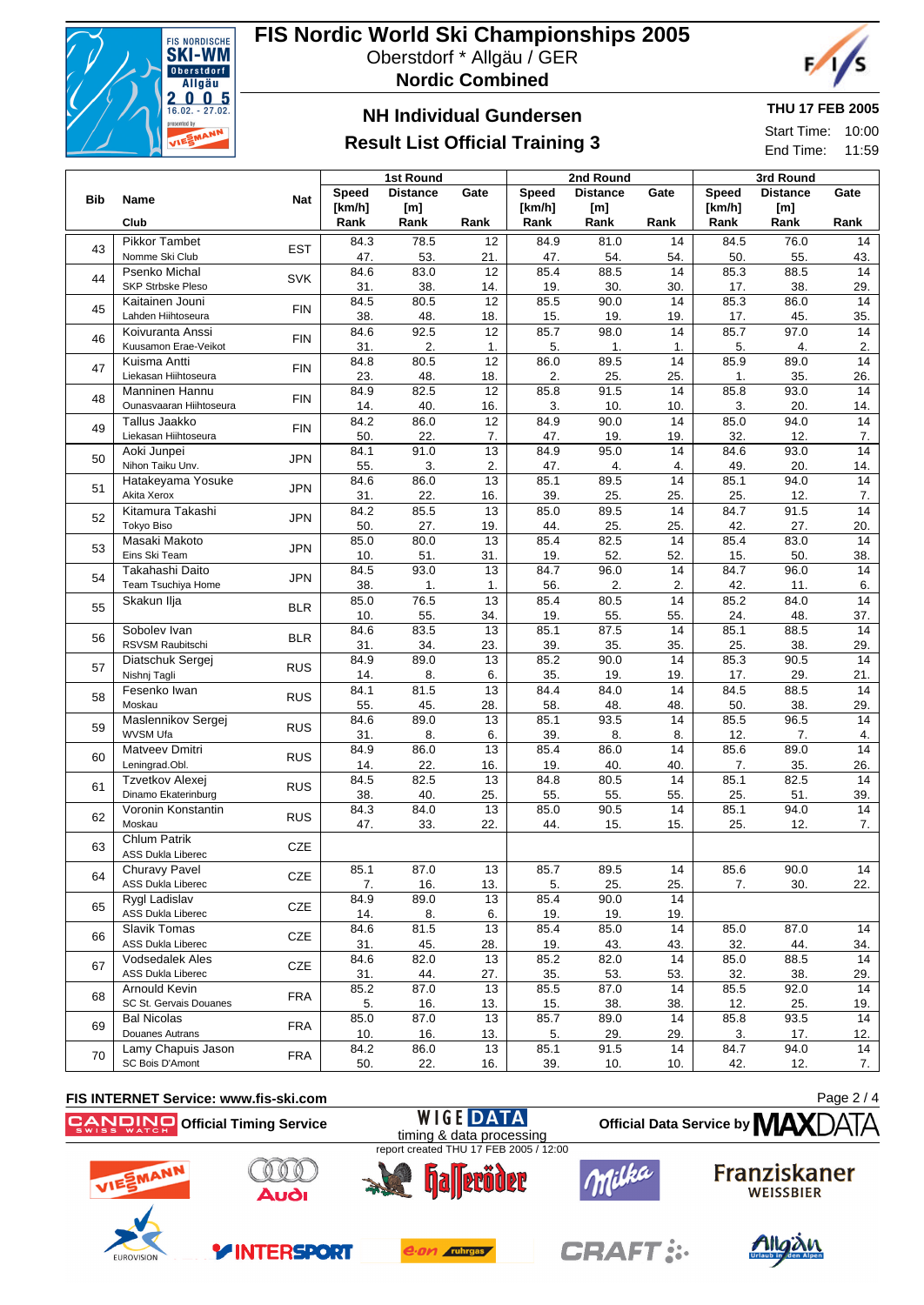

# **FIS Nordic World Ski Championships 2005**

Oberstdorf \* Allgäu / GER

**Nordic Combined**



## **NH Individual Gundersen**

## **Result List Official Training 3**

### **THU 17 FEB 2005**

Start Time: 10:00 End Time: 11:59

|                |                                            |            |             | 1st Round       |                        |              | 2nd Round       |                        | 3rd Round    |                  |                                     |  |
|----------------|--------------------------------------------|------------|-------------|-----------------|------------------------|--------------|-----------------|------------------------|--------------|------------------|-------------------------------------|--|
|                |                                            |            | Speed       | <b>Distance</b> | Gate                   | <b>Speed</b> | <b>Distance</b> | Gate                   | <b>Speed</b> | <b>Distance</b>  | Gate                                |  |
| <b>Bib</b>     | <b>Name</b>                                | <b>Nat</b> | [km/h]      | [m]             |                        | [km/h]       | [m]             |                        | [km/h]       | [m]              |                                     |  |
|                | Club                                       |            | Rank        | Rank            | Rank                   | Rank         | Rank            | Rank                   | Rank         | Rank             | Rank                                |  |
| 71             | <b>Martinez Mathieu</b>                    |            | 84.9        | 78.5            | 13                     | 85.6         | 87.0            | 14                     | 85.3         | 92.5             | 14                                  |  |
|                | <b>GSN Geradmer</b>                        | <b>FRA</b> | 14.         | 53.             | 33.                    | 11.          | 38.             | 38.                    | 17.          | 22.              | 16.                                 |  |
| 72             | Roux Ludovic                               | <b>FRA</b> | 84.7        | 63.5            | 13                     | 84.9         | 88.5            | 14                     | 85.1         | 97.0             | 14                                  |  |
|                | Douanes les Contamines                     |            | 27.         | 60.             | 36.                    | 47.          | 30.             | 30.                    | 25.          | 4.               | 2.                                  |  |
| $\mathbf{1}$   | Ackermann Ronny                            | <b>GER</b> | 84.8        | 85.5            | 13                     | 85.5         | 91.0            | 14                     | 85.6         | 101.0            | 14                                  |  |
|                | Rhoener WSV Dermbach                       |            | 23.         | 27.             | 19.                    | 15.          | 13.             | 13.                    | 7.           | $\mathbf 1$ .    | 1.                                  |  |
| $\overline{2}$ | Edelmann Tino                              | <b>GER</b> | 85.3        | 87.5            | $\overline{13}$        | 85.7         | 87.5            | $\overline{14}$        | 85.0         | 96.5             | $\overline{12}$                     |  |
|                | SC Motor Zella-Mehlis                      |            | 2.          | 13.             | 10.                    | 5.           | 35.             | 35.                    | 32.          | 7.               | $\overline{4}$ .<br>$\overline{12}$ |  |
| 3              | Haseney Sebastian<br>SC Motor Zella-Mehlis | <b>GER</b> | 84.8<br>23. | 80.0<br>51.     | 13<br>31.              | 85.3<br>28.  | 84.5<br>47.     | 14<br>47.              | 84.7<br>42.  | 88.5<br>38.      | 10.                                 |  |
|                | <b>Hettich Georg</b>                       |            | 85.1        | 90.0            | 13                     | 85.3         | 85.0            | 14                     | 84.7         | 96.5             | $\overline{12}$                     |  |
| 4              | ST Schonach-Rohrhardsberg                  | <b>GER</b> | 7.          | 7.              | 5.                     | 28.          | 43.             | 43.                    | 42.          | 7.               | 4.                                  |  |
|                | Kircheisen Bjoern                          |            | 85.3        | 87.5            | 13                     | 85.5         | 88.0            | 14                     | 84.9         | 93.5             | 12                                  |  |
| 5              | WSV 08 Johanngeorgenstadt                  | <b>GER</b> | 2.          | 13.             | 10.                    | 15.          | 33.             | 33.                    | 38.          | 17.              | 6.                                  |  |
|                | <b>Bieler Christoph</b>                    |            | 85.8        | 91.0            | $\overline{13}$        | 86.2         | 95.0            | $\overline{14}$        | 85.3         | 98.0             | $\overline{12}$                     |  |
| 6              | HSV Absam - Bergisel                       | <b>AUT</b> | 1.          | 3.              | 2.                     | 1.           | 4.              | 4.                     | 17.          | 2.               | 1.                                  |  |
| $\overline{7}$ | <b>Gottwald Felix</b>                      | <b>AUT</b> | 85.2        | 87.5            | $\overline{13}$        | 85.6         | 88.5            | 14                     | 84.8         | 92.0             | 12                                  |  |
|                | SC Saalfelden                              |            | 5.          | 13.             | 10.                    | 11.          | 30.             | 30.                    | 40.          | 25.              | 7.                                  |  |
| 8              | <b>Gruber Bernhard</b><br>SC Bischofshofen | <b>AUT</b> |             |                 |                        |              |                 |                        |              |                  |                                     |  |
|                | <b>Gruber Michael</b>                      |            | 85.0        | 91.0            | 13                     | 85.3         | 92.5            | 14                     | 84.4         | 97.0             | 12                                  |  |
| 9              | TSU St. Veit                               | <b>AUT</b> | 10.         | 3.              | 2.                     | 28.          | 9.              | 9.                     | 52.          | $\overline{4}$ . | 3.                                  |  |
|                | <b>Kreiner David</b>                       |            | 84.7        | 85.5            | 13                     | 84.9         | 85.5            | 14                     | 84.0         | 91.0             | $\overline{12}$                     |  |
| 10             | <b>SC Kitzbuehel</b>                       | <b>AUT</b> | 27.         | 27.             | 19.                    | 47.          | 41.             | 41.                    | 55.          | 28.              | 8.                                  |  |
|                | <b>Stecher Mario</b>                       |            | 85.1        | 88.5            | 13                     | 85.7         | 91.0            | 14                     | 85.0         | 97.5             | $\overline{12}$                     |  |
| 11             | <b>WSV Eisenerz</b>                        | <b>AUT</b> | 7.          | 11.             | 9.                     | 5.           | 13.             | 13.                    | 32.          | 3.               | 2.                                  |  |
|                | Harris Spencer                             |            |             |                 |                        |              |                 |                        |              |                  |                                     |  |
| 12             | Altius Nordic SC                           | CAN        |             |                 |                        |              |                 |                        |              |                  |                                     |  |
| 13             | <b>Harris Wesley</b><br>Altius Nordic SC   | CAN        |             |                 |                        |              |                 |                        |              |                  |                                     |  |
| 14             | Myslicki Jason                             | CAN        |             |                 |                        |              |                 |                        |              |                  |                                     |  |
|                | Altius Nordic SC                           |            |             |                 |                        |              |                 |                        |              |                  |                                     |  |
| 15             | <b>Thompson Max</b>                        | CAN        | 84.9        | 69.0            | $\overline{13}$        | 85.4         | 73.5            | 14                     | 84.4         | 84.0             | 12                                  |  |
|                | Altius Nordic SC                           |            | 14.         | 57.             | 35.                    | 19.          | 58.             | 58.                    | 52.          | 48.              | 12.                                 |  |
| 16             | Michielli Giuseppe                         | <b>ITA</b> | 84.9        | 81.5            | 13                     | 85.3         | 85.0            | 14                     | 84.0         | 90.0             | $\overline{12}$                     |  |
|                | G.S. Caleppio Vinil                        |            | 14.         | 45.             | 28.                    | 28.          | 43.             | 43.                    | 55.          | 30.              | 9.                                  |  |
| 17             | Munari Daniele                             | <b>ITA</b> | 85.3        | 82.5            | 13                     | 85.6         | 83.5            | 14                     | 84.7         | 86.0<br>45.      | $\overline{12}$                     |  |
|                | G.S. Fiamme Gialle<br>Strobl Jochen        |            | 2.<br>84.9  | 40.<br>83.5     | 25.<br>$\overline{13}$ | 11.<br>85.2  | 50.<br>84.0     | 50.<br>$\overline{14}$ | 42.          |                  | 11.                                 |  |
| 18             | G.S. Fiamme Gialle                         | <b>ITA</b> | 14.         | 34.             | 23.                    | 35.          | 48.             | 48.                    |              |                  |                                     |  |
|                |                                            |            |             |                 |                        |              |                 |                        |              |                  |                                     |  |